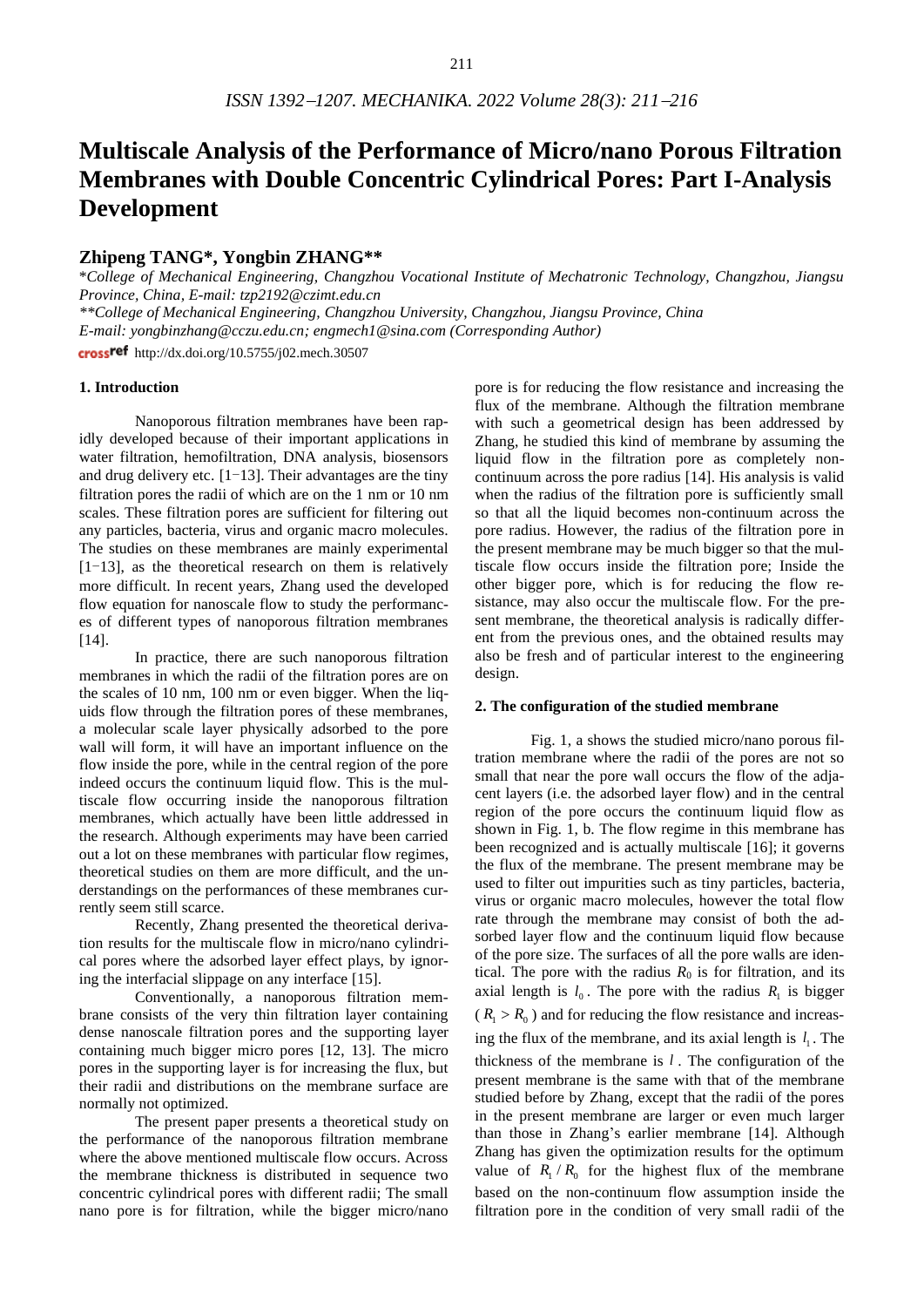filtration pore [14], it is obvious that the new analysis should be developed for the present membrane, the design optimization of which should be based on the corresponding multiscale flow theory.



Fig. 1 The studied nanoporous filtration membrane with multiscale flow: a) the membrane profile; b) flowing media inside the magnified filtration pore

#### 3.1. Mass flow rate through the pore

# **3. The multiscale flow analysis for the studied membrane**

When the pore wall is hydrophobic, the wall slippage may occur in the pore and it can greatly increase the flux of the membrane  $[17-19]$ . When the pore wall is hydrophilic with the nanoscale pore radius, the wall slippage can also occur in the pore [20]. The wall slippage in the membrane is determined by the power loss on the membrane. In the case of the wall slippage, both the flow resistance and flux of the membrane are intimately related to the power loss on the membrane; Greater the power loss on the membrane, smaller the flow resistance of the membrane, and higher the flux of the membrane. In the condition of the wall slippage, the optimization of the geometrical parameter values of the present membrane should be dependent on the power loss on the membrane. As a first work, the present study assumes no interfacial slippage on any interface and derives the corresponding optimization analysis results. The obtained results can be further examined to be applicable or not for the case of the wall slippage.

The mass flow rate through the filtration pore in the present membrane is [15]:  
\n
$$
q_{m,b} = 2\pi R_{e,0} \left[ \frac{h_{bf}^3}{2\eta_{bf}^{eff}} \frac{\Delta p_0}{l_0} \left( 1 + \frac{1}{2\lambda_{bf,0}} - \frac{q_0 - q_0^n}{q_0^{n-1} - q_0^n} \frac{\Delta_{n-2}}{h_{bf}} \right) \frac{\varepsilon}{1 + \frac{\Delta x}{D}} - \frac{F_1 h_{bf}^3}{12\eta_{bf}^{eff}} \frac{\Delta p_0}{l_0} \right] \rho_{bf}^{eff} +
$$
\n
$$
+ \left\{ \frac{1}{4\eta} - \frac{4}{\eta_{bf}^{eff}} \left[ \frac{F_2 \lambda_{bf,0}^2}{6} - \frac{\lambda_{bf,0}}{1 + \frac{\Delta x}{D}} \left( \frac{1}{2} + \lambda_{bf,0} - \frac{(q_0 - q_0^n)\Delta_{n-2}}{2(q_0^{n-1} - q_0^n)(R_0 - h_{bf})} \right) \right] \right\} \frac{\pi \Delta p_0 (R_0 - h_{bf})^4 \rho}{l_0}, \tag{1}
$$

where:  $h_{bf}$  is the thickness of the adsorbed layer; *D* is the diameter of the liquid molecule;  $\Delta p_0$  is the pressure drop on the filtration pore;  $R_{e,0} = R_0(1 - \lambda_x/2)$ ,  $\lambda_{bf,0} = \lambda_x/[2(1 - \lambda_x)]$ ,  $\lambda_x = h_{bf}$  *R*<sub>0</sub>, *ρ* and *η* are respectively the bulk density and the bulk viscosity of the liquid flowing through the membrane;  $\rho_{bf}^{eff}$  and  $\eta_{bf}^{eff}$  are respectively the average density and the effective viscosity of the adsorbed layer across the layer thickness;  $\eta_{bf}^{eff} = Dh_{bf} / [(n-1)(D +$ 

 $+(\Delta_x)(\Delta_l/\eta_{line,l})_{avr,n-1}], q_0 = \Delta_{j+1}/\Delta_j$  and  $q_0$  is constant;  $\Delta x$  is the separation between the neighboring liquid molecules in the flow direction in the adsorbed layer,

cules in the flow direction in the adsorbed l<br> $\varepsilon = (2DI + II) / [h_{bf} (n-1) (\Delta_l / \eta_{line,l})_{avr,n-1}]$ ,  $F_1 = \eta_{\textit{bf}}^{\textit{eff}}$  (12 $D^2$  $\psi + 6D\varphi / h_{bf}^{3}, F_{2} = 6\eta_{bf}^{eff} D(n-1)(l\Delta_{l-1} / \eta_{line, l-1})_{avr, n-1} / h_{bf}^{2}$  $R_2 = 6\eta_{bf}^{eff} D(n-1)(l\Delta_{l-1}/\eta_{line,l-1})_{avr,n-1}/h_{bf}^2,$ here:

1  $\sum_{i=1}^{n-1} i(\Delta_l / \eta_{line, l})_{_{avr,i}},$  $I = \sum_{i=1}^{n-1} i(\Delta_i / \eta_{line, l})_{avr, i}$  $=\sum_{i=1}^{n-1} i(\Delta_i / \eta_{line, l})_{avr, i}, \quad II=\sum_{i=0}^{n-2} [i(\Delta_i / \eta_{line, l})_{avr, i} + (i+1)(\Delta_i / \eta_{line, l})_{avr, i}]$  $=\sum_{i=0}^{n-2} [ i(\Delta_i / \eta_{line, l})_{avr, i} + (i+1)(\Delta_l /$  $\langle \eta_{_{line, l}} \rangle_{_{avr, i+1}} ] \Delta_{_l}, ~\psi = \sum^{n-1}$  $\sum_{i=1}^{n-1} i(l\Delta_{l-1} / \eta_{line, l-1})_{avr, i},$  $\psi = \sum_{i=1}^{n-1} i (l \Delta_{l-1} / \eta_{line, l-1})_{avr, i}$  $=\sum_{i=1}^{n-1} i(l\Delta_{l-1}\,/\,\eta_{line,l-1})_{_{avr,i}},\ \varphi=\sum_{i=0}^{n-2}$  $e^{\mathbf{i} \cdot \mathbf{i} \cdot \mathbf{i}}$  $\sum_{l=1}^{n-2} [i(l\Delta_{l-1}$  $\sum_{i=0}$ *l*<sup>*l*</sup>*l* $\sum$ <sup>*l*</sup>  $\varphi = \sum_{i=1}^{n-2} [i(l)]$  $=\sum_{i=0} [i(l\Delta_{l-1})]$  $\langle\eta_{\text{line},l-1}\rangle_{\text{avr},i} + (i+1)(l\Delta_{l-1}\,/\,\eta_{\text{line},l-1})_{\text{avr},i+1}] \Delta_i\,, \quad \ \eta_{\text{line},j-1}$ and  $\Delta_{j-1}$  are respectively the local viscosity and the separation between the  $j<sup>th</sup>$  and  $(j-1)<sup>th</sup>$  molecules across the adsorbed layer thickness, and  $j$  and  $(j-1)$  are respectively the order numbers of the molecules across the adsorbed layer thickness shown in Fig.1, b.

The mass flow rate through the flow resistancereducing pore (with the radius  $R_1$ ) in the present membrane is equated as [15]:

brane is equated as [15]:  
\n
$$
q_{m,b} = 2\pi R_{e,1} \left[ \frac{h_{bf}^3}{2\eta_{bf}^{eff}} \frac{\Delta p_1}{l_1} \left( 1 + \frac{1}{2\lambda_{bf,1}} - \frac{q_0 - q_0^n}{q_0^{n-1} - q_0^n} \frac{\Delta_{n-2}}{h_{bf}} \right) \frac{\varepsilon}{1 + \frac{\Delta x}{D}} - \frac{F_1 h_{bf}^3}{12\eta_{bf}^{eff}} \frac{\Delta p_1}{l_1} \right] \rho_{bf}^{eff} + \left\{ \frac{1}{4\eta} - \frac{4}{\eta_{bf}^{eff}} \left[ \frac{F_2 \lambda_{bf,1}^2}{6} - \frac{\lambda_{bf,1}}{1 + \frac{\Delta x}{D}} \left( \frac{1}{2} + \lambda_{bf,1} - \frac{(q_0 - q_0^n) \Delta_{n-2}}{2(q_0^{n-1} - q_0^n)(R_1 - h_{bf})} \right) \right] \right\} \frac{\pi \Delta p_1 (R_1 - h_{bf})^4 \rho}{l_1},
$$
\n(2)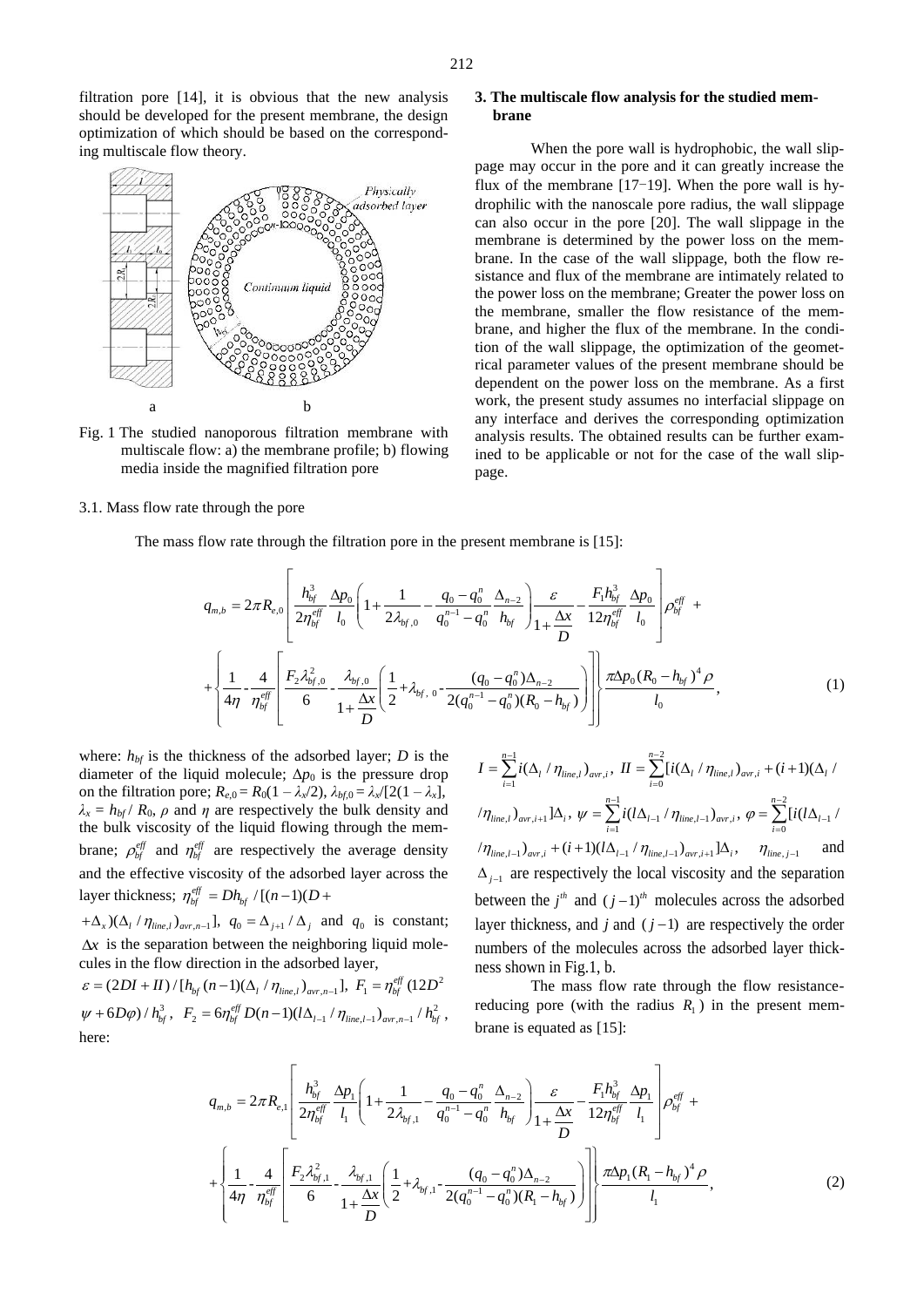where:  $\lambda_{bf,1} = h_{bf} / [2(R_1 - h_{bf})]$ ;  $R_{e,1} = R_1 - h_{bf} / 2$  and  $\Delta p_1$  is the pressure drop on the pore with the radius  $R_1$ .

# 3.2. Flow resistance

The flow resistances of the single pores with the radii  $R_1$  and  $R_0$  in the present membrane are respectively [14]:

$$
i_{f,1} = \frac{\Delta p_1}{q_{m,b}} = \frac{1}{FUNC(R_1, l_1)},
$$
  

$$
i_{f,0} = \frac{\Delta p_0}{q_{m,b}} = \frac{1}{FUNC(R_0, l_0)}.
$$
 (3)

According to Eqs. (1) and (2), it is formulated that:

that:  
\n
$$
FUNC(R_0, I_0) = 2\pi R_{e,0} \left[ \frac{h_{bf}^3}{2l_0 \eta_{bf}^{eff}} \left( 1 + \frac{1}{2\lambda_{bf,0}} - \frac{q_0 - q_0^n}{q_0^{n-1} - q_0^n} \frac{\Delta_{n-2}}{h_{bf}} \right) \frac{\varepsilon}{1 + \frac{\Delta x}{D}} - \frac{F_1 h_{bf}^3}{12l_0 \eta_{bf}^{eff}} \right] \rho_{bf}^{eff} + \frac{\left\{ 1}{4\eta} - \frac{4}{\eta_{bf}^{eff}} \left[ \frac{F_2 \lambda_{bf,0}^2}{6} - \frac{\lambda_{bf,0}}{1 + \frac{\Delta x}{D}} \left( \frac{1}{2} + \lambda_{bf,0} - \frac{(q_0 - q_0^n)\Delta_{n-2}}{2(q_0^{n-1} - q_0^n)(R_0 - h_{bf})} \right) \right] \right\} \frac{\pi (R_0 - h_{bf})^4 \rho}{I_0}, \qquad (4)
$$
\n
$$
FUNC(R_1, I_1) = 2\pi R_{e,1} \left[ \frac{h_{bf}^3}{2l_1 \eta_{bf}^{eff}} \left( 1 + \frac{1}{2\lambda_{bf,0}} - \frac{q_0 - q_0^n}{q_0^{n-1} - q_0^n} \frac{\Delta_{n-2}}{h_{bf}} \right) \frac{\varepsilon}{1 + \frac{\Delta x}{D}} - \frac{F_1 h_{bf}^3}{12l_1 \eta_{bf}^{eff}} \right] \rho_{bf}^{eff} + \frac{\left\{ 1}{4\eta} - \frac{4}{\eta_{bf}^{eff}} \left[ \frac{F_2 \lambda_{bf,1}^2}{6} - \frac{\lambda_{bf,1}}{1 + \frac{\Delta x}{D}} \left( \frac{1}{2} + \lambda_{bf,1} - \frac{(q_0 - q_0^n)\Delta_{n-2}}{2(q_0^{n-1} - q_0^n)(R_1 - h_{bf})} \right) \right] \right\} \frac{\pi (R_1 - h_{bf}^3)^4 \rho}{I_1}.
$$
\n(5)

The flow resistance of the whole membrane is [14]:

ıη η

$$
\dot{i}_f = \frac{\Delta p}{q_m} = \frac{\Delta p_0 + \Delta p_1}{N q_{m,b}} = \frac{\dot{i}_{f,0} + \dot{i}_{f,1}}{N},\tag{6}
$$

where:  $\Delta p$  is the pressure drop on the membrane;  $q_m$  is the mass flow rate through the whole membrane; *N* is the number of the pores with the radius  $R_1$  on the membrane surface; here  $N = \lambda_N A_m$  where  $\lambda_N$  is the number density of the pore with the radius  $R_1$  on the membrane surface and *A<sup>m</sup>* is the area of the membrane surface.

If the production rate of the pore with the radius *R*<sub>1</sub> on the membrane surface is  $\chi$ ,  $\chi = \pi \lambda_N R_1^2$  [14]. Then,

$$
i_{f} = \left[\frac{1}{FUNC(R_{0}, l_{0})} + \frac{1}{FUNC(R_{1}, l_{1})}\right] \frac{\pi R_{1}^{2}}{\chi A_{m}}.
$$
 (7)

The dimensionless flow resistance of the membrane is defined as:  $I_f = i_f \rho \chi A_m R_r^2 / (4\eta l)$ , where  $R_r$  is a constant reference radius [14]. The dimensionless flow resistance of the present membrane is:

1

*l*

$$
I_f = \frac{1}{F\bar{U}NC(R_0, l_0)} + \frac{1}{F\bar{U}NC(R_1, l_1)} = F \cdot \left(\frac{R_r}{R_0}\right)^2, \quad (8)
$$

where:

$$
1/N = \pi R_1^2 / (\chi A_m) \cdot \text{Eq. (6) becomes:}
$$
\n
$$
F\bar{UNC}(R_0, l_0) = \frac{4\eta l F UNC(R_0, l_0)}{\pi \rho R_1^2 R_r^2} =
$$
\n
$$
= \left\{ \frac{4R_{e,0} \lambda_x^3}{C_y R_0 \lambda_0} \left[ \left( 1 + \frac{1}{2\lambda_{bf,0}} - \frac{q_0 - q_0^2}{q_0^{n-1} - q_0^2} \frac{\Delta_{n-2}}{h_{bf}} \right) \frac{\varepsilon}{1 + \frac{\Delta x}{D}} - \frac{F_1}{6} \right] C_q +
$$
\n
$$
+ \frac{(1 - \lambda_x)^4}{\lambda_0} \left\{ 1 - \frac{8}{C_y} \left[ \frac{F_2 \lambda_{bf,0}^2}{3} - \frac{2\lambda_{bf,0}}{1 + \frac{\Delta x}{D}} \left( \frac{1}{2} + \lambda_{bf,0} - \frac{(q_0 - q_0^2)\Delta_{n-2}}{2(q_0^{n-1} - q_0^2)(R_0 - h_{bf})} \right) \right] \right\} \left[ \left( \frac{R_0}{R_1} \right)^2 \left( \frac{R_0}{R_1} \right)^2, \tag{9}
$$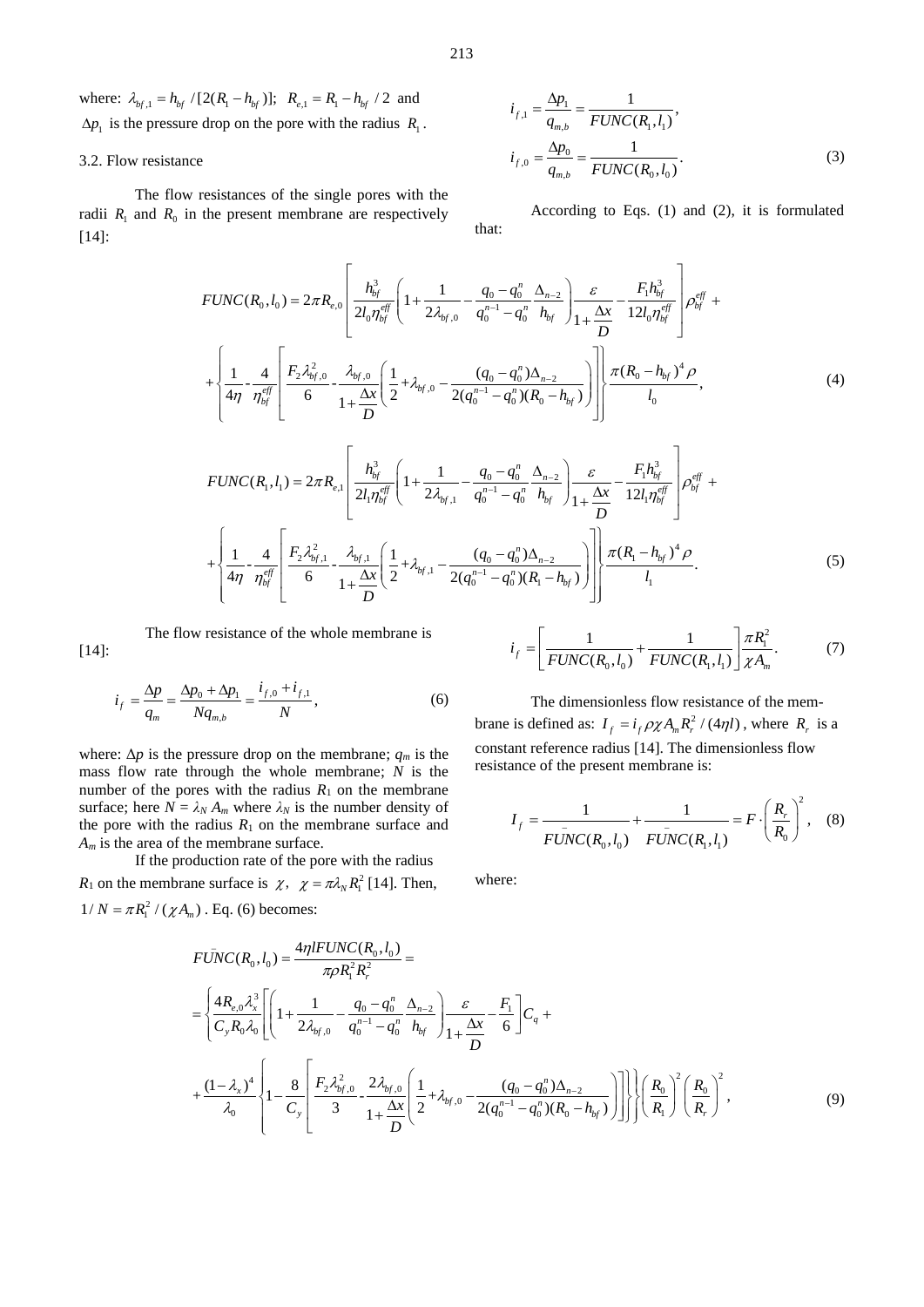$$
214
$$
  
\n
$$
FUNC(R_1, l_1) = \frac{4\eta l FUNC(R_1, l_1)}{\pi \rho R_1^2 R_r^2} =
$$
\n
$$
= \left\{ \frac{4R_{e,1} \lambda_x^3}{C_y R_0 (1 - \lambda_0)} \left[ \left( 1 + \frac{1}{2\lambda_{bf,1}} - \frac{q_0 - q_0^n}{q_0^{n-1} - q_0^n} \frac{\Delta_{n-2}}{h_{bf}} \right) \frac{\varepsilon}{1 + \frac{\Delta x}{D}} - \frac{F_1}{6} \right] C_q + \right\}
$$
\n
$$
+ \left. \frac{\left( \frac{R_1}{R_0} - \lambda_x \right)^4}{1 - \lambda_0} \left\{ 1 - \frac{8}{C_y} \left[ \frac{F_2 \lambda_{bf,1}^2}{3} - \frac{2\lambda_{bf,1}}{1 + \frac{\Delta x}{D}} \left( \frac{1}{2} + \lambda_{bf,1} - \frac{(q_0 - q_0^n) \Delta_{n-2}}{2(q_0^{n-1} - q_0^n) (R_1 - h_{bf})} \right) \right] \right\} \left\{ \left( \frac{R_0}{R_1} \right)^2 \left( \frac{R_0}{R_1} \right)^2, \tag{10}
$$

here:  $\lambda_0 = l_0 / l$ ,  $C_y = \eta_{bf}^{eff} / \eta$ , and  $C_q = \rho_{bf}^{eff} / \rho$ . Eq. (8) shows that for given values of  $R_r$  and  $R_0$ , the function  $F$ can measure the dimensionless flow resistance of the present membrane.

# **4. Calculation**

Exemplary calculations were made for a weak liquid-pore wall interaction. In these calculations, it was taken that  $\Delta x / D = \Delta_{n-2} / D = 0.15$  and  $\eta_{\text{line},i} / \eta_{\text{line},i+1} = q_0^m$ , where  $q_0$  and *m* are respectively positive constant [14, 15].

The parameter  $C_y$  is formulated as [14, 15]:

$$
C_{y}(H_{bf}) = 0.9507 + \frac{0.0492}{H_{bf}} + \frac{1.6447E - 4}{H_{bf}^{2}},
$$
 (11)

where:  $H_{bf} = h_{bf}/h_{cr,bf}$  and  $h_{cr,bf}$  is a critical thickness.

The parameter  $C_q$  is formulated as [14, 15]:

$$
C_q = 1.116 - 0.328H_{bf} + 0.253H_{bf}^2 - 0.041H_{bf}^3. \tag{12}
$$

The parameters  $\varepsilon$ ,  $F_1$  and  $F_2$  are respectively formulated as [15]:

is formulated as [14, 15]:  
\n
$$
\varepsilon = 4.56 \times 10^{-6} (\Delta_{n-2} / D + 31.419)(n+133.8)(q_0 + 0.188)(m+41.62),
$$
\n(13)

$$
F_1 = 0.18(\Delta_{n-2} / D - 1.905)(\ln n - 7.897),\tag{14}
$$

$$
F_1 = 0.18(\Delta_{n-2} / D - 1.905)(\ln n - 7.897),
$$
\n
$$
F_2 = -3.707 \times 10^{-4} (\Delta_{n-2} / D - 1.99)(n + 64)(q_0 + 0.19)(m + 42.43).
$$
\n(15)

The values of other parameters were taken as:  $m = 0.5$ ;  $n = 3$ ;  $q_0 = 1.03$ ;  $h_{cr,bf} = 7$  nm.

According to the above input parameter values, the thickness of the adsorbed layer was calculated to be *h,bf* = 1.32 nm.

#### **5. Results**

Figs. 2, a-c respectively show the calculated dimensionless flow resistances of the studied membrane for the weak liquid-pore wall interaction when  $\lambda_x = 0.5$ , 0.2 and 0.1. All the calculated results show that there is the optimum value of the ratio  $R_1/R_0$  which gives the lowest flow resistance and thus the highest flux of the membrane. This optimum  $R_1/R_0$  value normally ranges between 1.0 and 2.0. The figures indicate that the increase of  $R_1/R_0$  will increase the flow resistance of the membrane and thus reduce the flux of the membrane when  $R_1/R_0$  is greater than the optimum one, particularly for high *R*1/*R*<sup>0</sup> values. These show that an over large value of  $R_1$  is indeed not beneficial for the flux of the membrane. For given values of  $\lambda_x$  and  $R_1/R_0$ , the flow resistance of the membrane is significantly increased with the increase of  $\lambda_0$ , particularly for large values of  $R_1/R_0$ . It shows that the increase of the axial length  $l_0$  of the filtration pore has a significantly negative effect on the flux of the membrane and the value of *l*<sup>0</sup> should be as small as possible. Figs. 2, a-c all show that for the present membrane, the ratio of  $R_1/R_0$  should be designed as the optimum value, not only because of the



Fig. 2 Calculated dimensionless flow resistances of the studied membrane for the weak liquid-pore wall interaction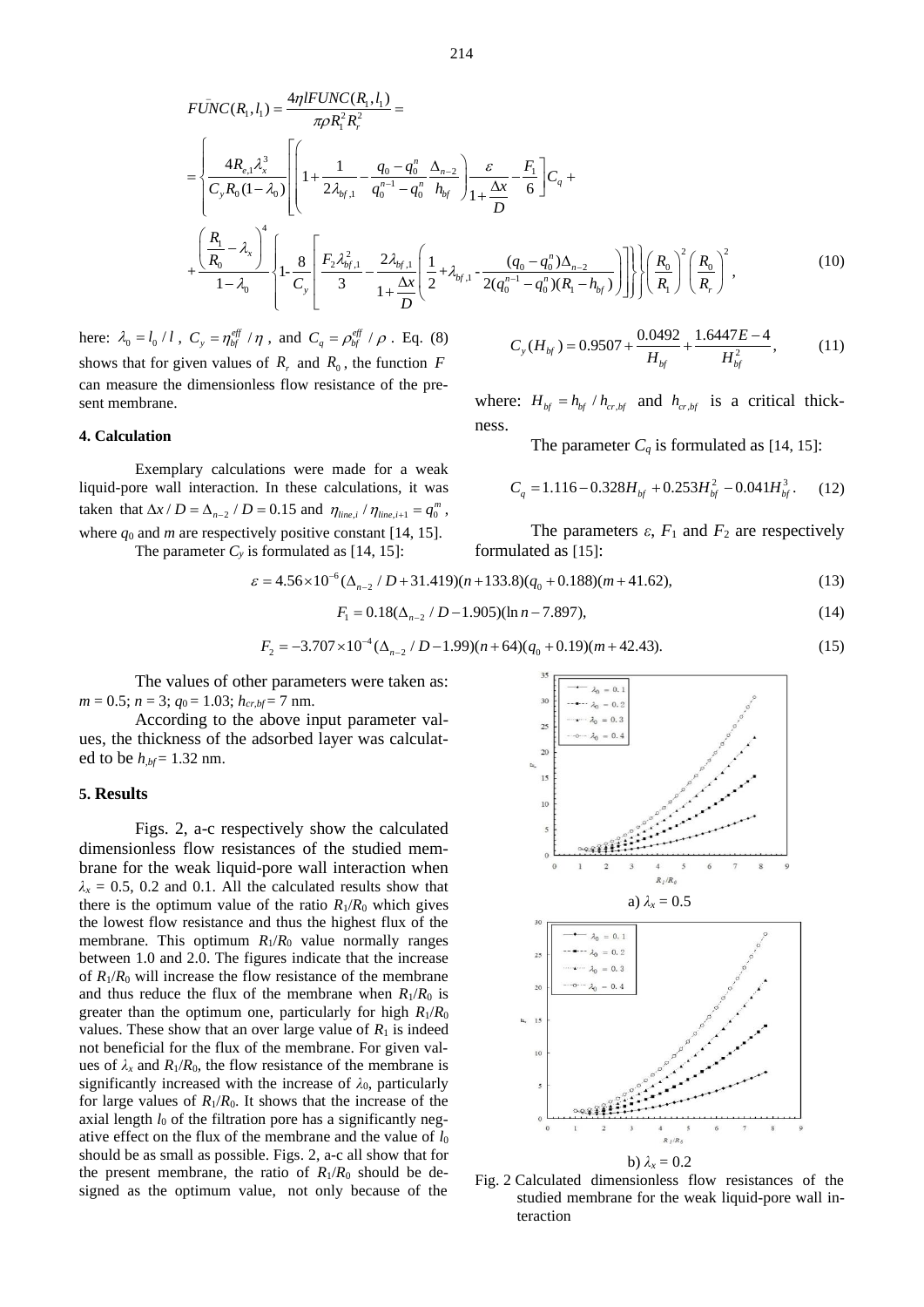

Fig. 2 Continuation

resulting highest flux of the membrane but also because of the smallest influences of the variations of both the values of the parameters  $l_0$  and  $R_1$  on the flow resistance and thus the flux of the membrane. The present membrane should have the best performance when the value of  $R_1/R_0$  is optimum, not only from the viewpoint of the flux but also from the viewpoint of the membrane manufacturing, allowing the tolerable variations of both  $l_0$  and  $R_1$ .

# **6. Conclusions**

A multiscale analysis is presented for the flux and flow resistance of micro/nano porous filtration membranes where multiscale flows occur. Principally, when a liquid flows through these membranes, there is a layer formed on and physically adsorbed to the pore wall surface. When the radius of the filtration pore is in such a range that the thickness of the adsorbed layer is on the same scale with the radius of the filtration pore, the adsorbed layer flow is comparable with the continuum liquid flow in the central region of the pore, and the multiscale analysis is required for calculating the flux of the membranes by incorporating both the adsorbed layer flow and the continuum liquid flow.

The present study uses the flow factor approach model for nanoscale flow to simulate the adsorbed layer flow and uses the Newtonian fluid model to simulate the continuum liquid flow. The equations are respectively given for the mass flow rates of these two flows. The flow resistances of the pores and the membrane are defined.

The analysis was particularly carried out for micro/nano porous filtration membranes with double concentric cylindrical pores, where across the membrane thickness are distributed in sequence two cylindrical pores with different radii, the smaller pore with the radius  $R_0$  is for filtration and the larger pore with the radius  $R_1$  is for reducing the flow resistance. The dimensionless flow resistance of this membrane was formulated by the closed-form explicit equation based on the derived multiscale flow equations. Exemplary calculations were made for a weak liquid-pore wall interaction.

The multiscale calculation results show that there is the optimum value of the ratio  $R_1/R_0$  for the lowest flow resistance and thus the highest flux of the membrane. The increase of  $R_1$  is not beneficial for the flux of the membrane when  $R_1/R_0$  is over the optimum value. An over large

 $R_1$  will result in the sensitive variation of the flow resistance of the membrane with the variations of both  $R_1$ and the axial length  $l_0$  of the filtration pore. From the engineering viewpoint, the ratio  $R_1/R_0$  should be designed as the optimum value, allowing the tolerable variations of both  $l_0$  and  $R_1$ .

#### **References**

- 1. **Ariono, D.; Aryanti, P. T. P.; Wardani, A. K.; Wenten, I. G.** 2018. [Fouling characteristics of humic sub](http://www.techno-press.org/content/?page=article&journal=mwt&volume=9&num=5&ordernum=8)[stances on tight polysulfone-based ultrafiltration mem](http://www.techno-press.org/content/?page=article&journal=mwt&volume=9&num=5&ordernum=8)[brane,](http://www.techno-press.org/content/?page=article&journal=mwt&volume=9&num=5&ordernum=8) Membrane and Water Treatment 9: 353-361. https://doi.org/10.12989/mwt.2018.9.5.353.
- 2. **Baker, L. A.; Bird, S. P.** 2008**.** Nanopores: A makeover for membranes, Nature Nanotechnology 3: 73-74. http://dx.doi.org 10.1038/nnano.2008.13.
- 3. **El-ghzizel, S.; Jalté, H.; Zeggar, H.; Zait, M.; Belhamidi, S.; Tiyal, F.; Hafsi, M.; Taky, M.; Elmidaoui, A.** 2019. [Autopsy of nanofiltration membrane](http://www.techno-press.org/content/?page=article&journal=mwt&volume=10&num=4&ordernum=4)  [of a decentralized demineralization plant,](http://www.techno-press.org/content/?page=article&journal=mwt&volume=10&num=4&ordernum=4) Membrane and Water Treatment 10: 277-286. [https://doi.org/0.12989/mwt.2019.10.4.277.](https://doi.org/0.12989/mwt.2019.10.4.277)
- 4. **Fissel, W. H.; Dubnisheva, A.; Eldridge, A. N.; Fleischman, A. J.; Zydney, A. L.; Roy, S.** 2009. High-performance silicon nanopore hemofiltration membranes, Journal of Membrane Science 326: 58-63. http://dx.doi.org/10.1016/j.memsci.2008.09.039.
- 5. **Jackson, E. A.; Hillmyer, M. A.** 2010. Nanoporous membranes derived from block copolymers: From drug delivery to water filtration, ACS Nano 4: 3548-3553. [http://dx.doi.org/10.1021/nn1014006.](http://dx.doi.org/10.1021/nn1014006)
- 6. **Jin, Y.; Choi, Y.; Song, K. G.; Kim, S.; Park, C.** 2019. [Iron and manganese removal in direct anoxic](http://www.techno-press.org/content/?page=article&journal=mwt&volume=10&num=4&ordernum=6)  [nanofiltration for indirect potable reuse,](http://www.techno-press.org/content/?page=article&journal=mwt&volume=10&num=4&ordernum=6) Membrane and Water Treatment 10: 299-305. [https://doi.org/0.12989/mwt.2019.10.4.299.](https://doi.org/0.12989/mwt.2019.10.4.299)
- 7. **Jung J.; Shin B.; Park K. Y.; Won S.; Cho J.** 2019. [Pilot scale membrane separation of plating wastewater](http://www.techno-press.org/content/?page=article&journal=mwt&volume=10&num=3&ordernum=7)  [by nanofiltration and reverse osmosis,](http://www.techno-press.org/content/?page=article&journal=mwt&volume=10&num=3&ordernum=7) Membrane and Water Treatment 10: 239-244. https://doi.org/10.12989/mwt.2019.10.3.239.
- 8. **Li, N.; Yu, S.; Harrell, C.; Martin, C. R.** 2004. Conical nanopore membranes: Preparation and transport properties, Analytical Chemistry 76: 2025-2030. http://dx.doi.org/10.1021/ac035402e.
- 9. **Rashidi, H.; Meriam, N.; Sulaiman, N.; Hashim, N. A.; Bradford, L.; Asgharnejad, H.; Larijani, M.**  2020. [Development of the ultra/nano filtration system](http://www.techno-press.org/content/?page=article&journal=mwt&volume=11&num=5&ordernum=2)  [for textile industry wastewater treatment,](http://www.techno-press.org/content/?page=article&journal=mwt&volume=11&num=5&ordernum=2) Membrane and Water Treatment 11: 333-344. [https://doi.org/10.12989/mwt.2020.11.5.333.](https://doi.org/10.12989/mwt.2020.11.5.333)
- 10. **Surwade, S. P.; Smirnov, S. N.; Vlassiouk, I. V.; Unocic, R. R.; Veith, G. M.; Dai, S.; Mahurin, S. M.**  2015. Water desalination using nanoporous single-layer grapheme, Nature Nanotechnology 10: 459-464. https://doi.org/10.1038/nnano.2015.37.
- 11.**Tiraferri, A.; Yip, N. Y.; Phillip, W. A.; Schiffman, J. D.; Elimelech, M.** 2011. Relating performance of thin-film composite forward osmosis membranes to support layer formation and structure, Journal of Membrane Science 367: 340-352.